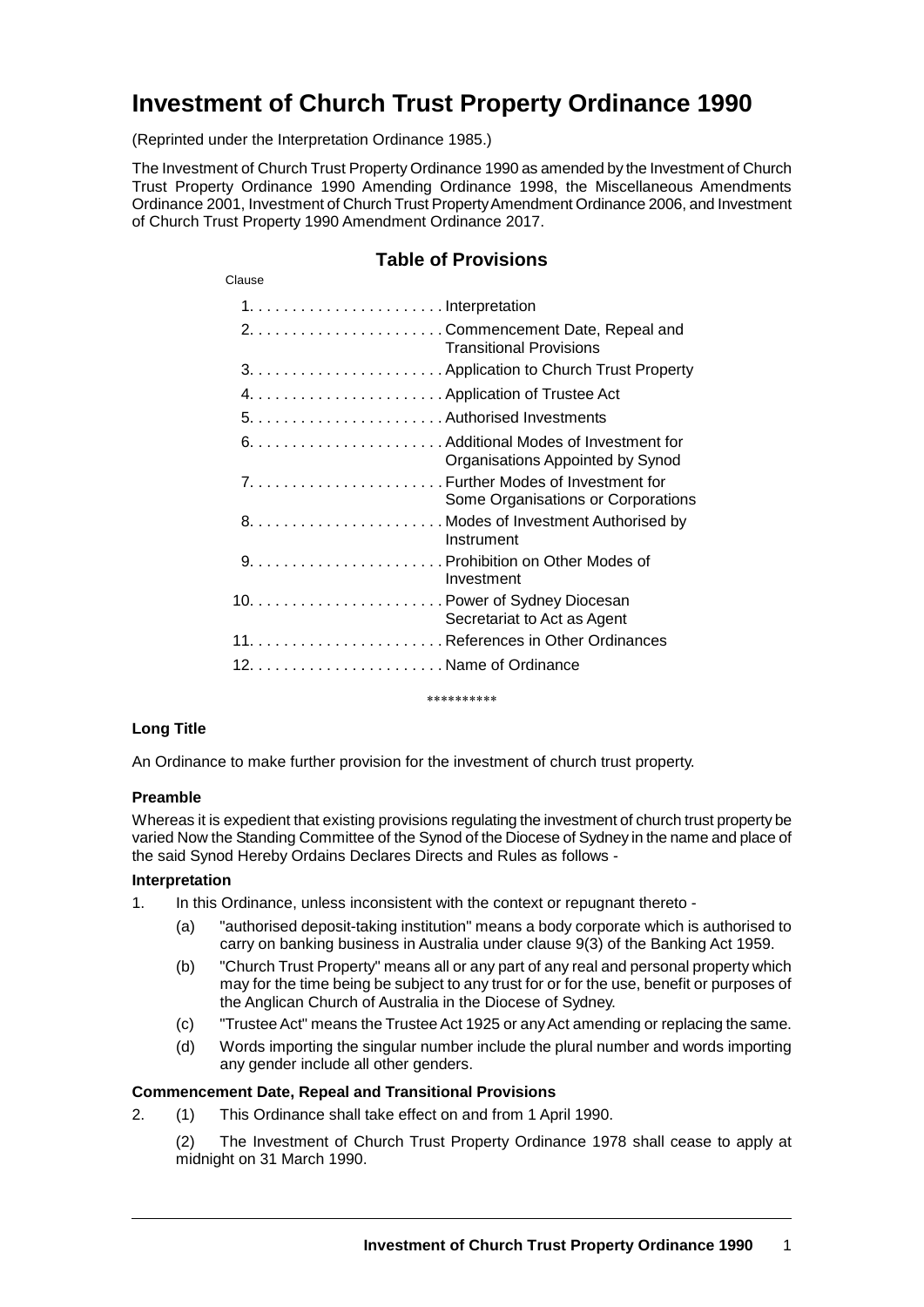(3) The provisions of this clause shall not require the realisation of any investment made pursuant to the Investment of Church Trust Property Ordinance 1978.

# **Application to Church Trust Property**

The provisions of this Ordinance shall apply to every person who and corporation which holds Church Trust Property.

# **Application of Trustee Act**

4. A person who or an organisation or corporation which holds Church Trust Property may not invest the same in any of the modes of investment authorised by the Trustee Act except to the extent that those modes of investment are authorised by this Ordinance.

## **Authorised Investments**

5. A person who or an organisation or corporation which holds Church Trust Property may invest the same only in any one or more of the following investments -

- (a) deposit with an authorised deposit taking institution,
- (b) deposit or investment with Glebe Administration Board as trustee of
	- (i) the Diocesan Endowment Trust, or
	- (ii) the Diocesan Cash Investment Fund,
- (c) purchase or other acquisition of any securities issued or guaranteed by
	- (i) the Government of the Commonwealth of Australia, or
	- (ii) the Government of any State of the Commonwealth of Australia,
- (d) the acquisition of any bill of exchange which
	- (i) at the time of acquisition has a maturity date of not more than 200 days, and
	- (ii) if purchased for value confers on the holder a right of recourse against a bank as the acceptor or endorser of the bill for an amount equal to the face value of the bill,
- (e) units in any managed investment scheme
	- (i) which is registered under the Corporations Act 2001, and
	- (ii) for which there is a disclosure document lodged with the Australian Securities and Investments Commission under the Corporations Act 2001,and
	- (iii) for which the responsible entity is an authorised deposit-taking institution or a related body corporate of an authorised deposit-taking institution,

except where the scheme conducts as its main business or one of its main businesses a business which the Synod or the Standing Committee has by resolution declared to be a disapproved business or the scheme mainly invests in the securities of a corporation or scheme which conducts such a business as its main business or one of its main businesses.

## **Additional Modes of Investment for Organisations Appointed by Synod**

6. An organisation any one or more of whose members are elected or appointed by the Synod or a corporation which holds Church Trust Property may lend the same if -

- (a) the loan is secured by mortgage of land in New South Wales;
- (b) the mortgage is a registered first mortgage;
- (c) the term of the loan secured thereby does not exceed twenty years; and
- (d) the amount of the loan does not exceed 70% of the value of the mortgaged land when the loan was made.

## **Further Modes of Investment for Some Organisations or Corporations**

7. An organisation or corporation constituted by ordinance or Act of Parliament may, in addition, invest Church Trust Property held by it in such other modes of investment as may be authorised by that or any other ordinance or Act.

## **Modes of Investment Authorised by Trust Instrument**

8. Any Church Trust Property held upon the trusts set forth in any instrument may be invested in such other modes of investment as may be authorised by that instrument.